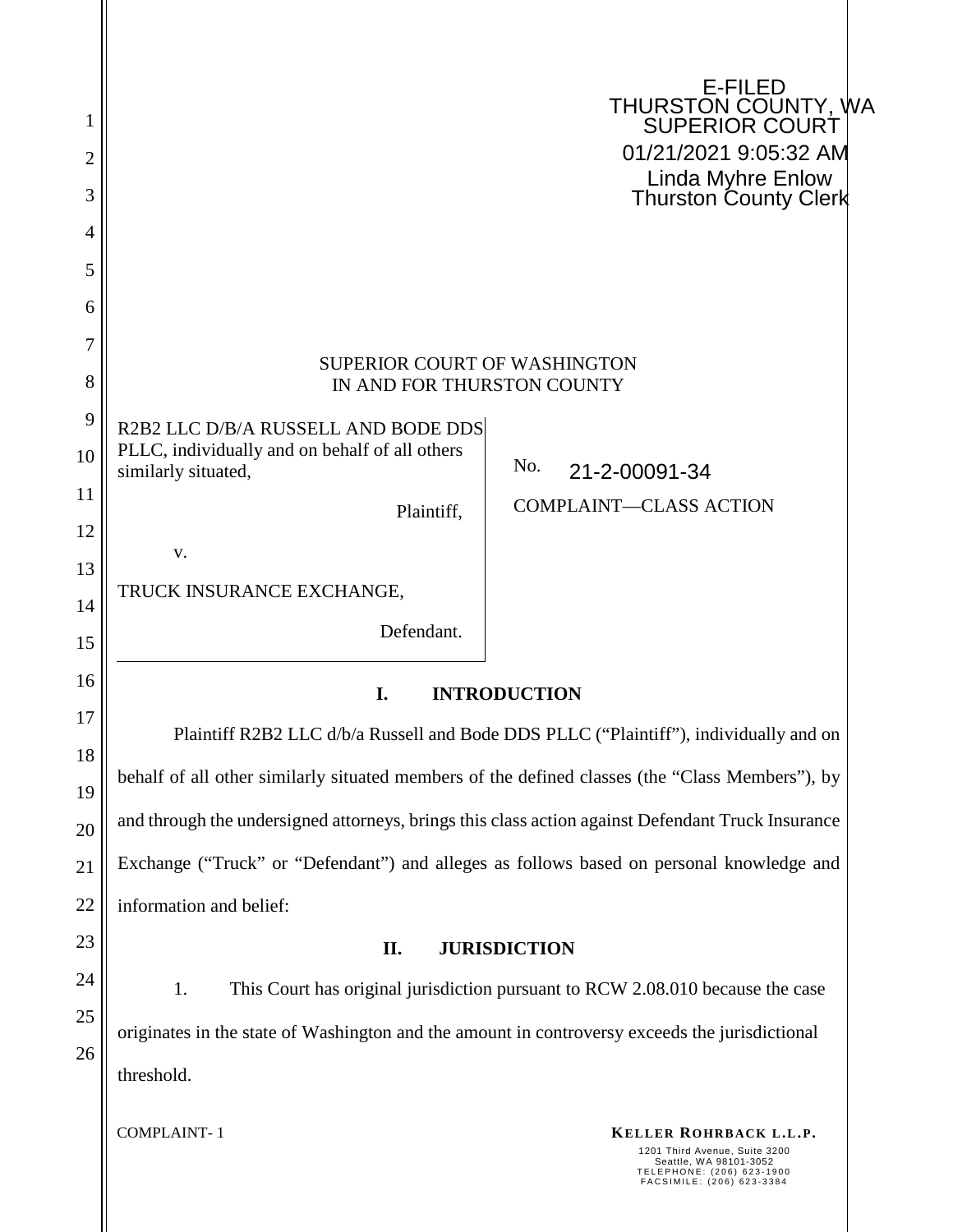2. This Court has personal jurisdiction over Defendant because Defendant is registered to do business in Washington, has sufficient minimum contacts with Washington, and otherwise intentionally avails itself of the markets within Washington through its business activities, such that the exercise of jurisdiction by this Court is proper pursuant to RCW 4.28.185. Moreover, the claims of Plaintiff and all of the Class Members arise out of and directly relate to Defendant's contacts with Washington.

**III. PARTIES** 

3. Plaintiff R2B2 LLC d/b/a Russell and Bode DDS PLLC owns and operates a family dental practice with its principal place of business at 2006 Caton Way SE, Olympia, Thurston County, Washington 98502.

4. Defendant Truck Insurance Exchange is an insurer with its principal office in Woodland Hills, California. Defendant is an insurance carrier authorized to write, sell, and issue business insurance policies in Washington to policyholders, including Plaintiff.

5. Defendant is vicariously liable for the acts and omissions of its employees and agents.

## **IV. NATURE OF THE CASE**

6. This lawsuit is filed to ensure that Plaintiff and other similarly-situated policyholders receive the insurance benefits to which they are entitled and for which they paid. 7. Defendant issued one or more "all risk" insurance policies to Plaintiff, including a Businessowners Special Property Coverage Form and related endorsements ("the Policy"), insuring Plaintiff's property and business practice at all relevant times, including the periods of October 29, 2019 to October 29, 2020.

**KELLER ROHRBACK L.L.P. KELLER ROHRBACK L.L.P.**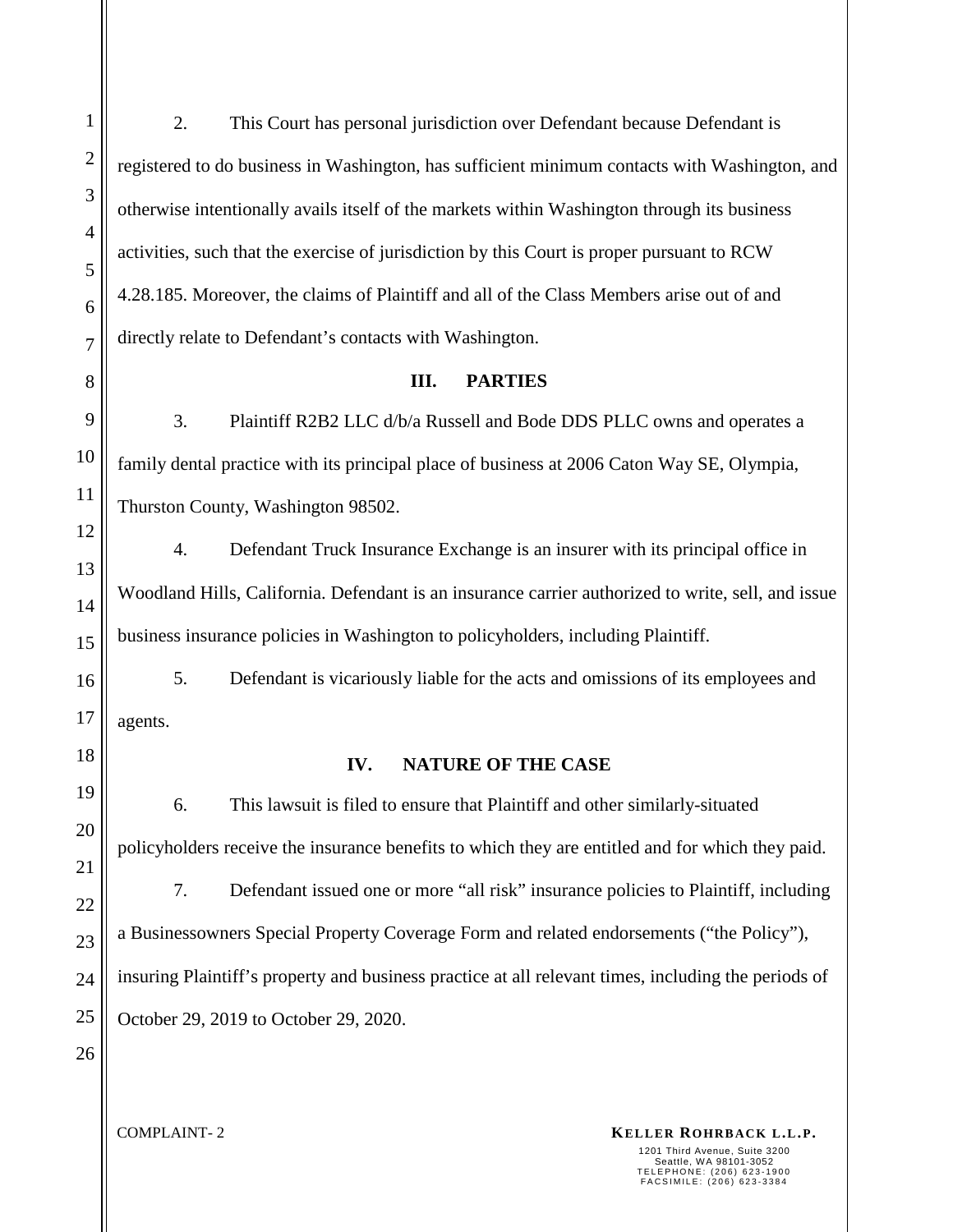8. Defendant issued the Policy in Washington covering property situated in Washington.

9. Plaintiff's business property includes property owned and/or leased by Plaintiff and used for general business purposes for the specific purpose of dental services and other related business activities.

10. Defendant's Policy issued to Plaintiff is an "all-risk" policy that provides broad property and business interruption coverage except where excluded.

11. Defendant promises to pay Plaintiff for risks of "direct physical loss of or damage to" covered property.

12. The Policy includes coverage for risks of both damage to and loss of covered property.

13. Plaintiff paid all premiums for the coverage when due.

14. Defendant's Businessowners Special Property Coverage Form provides Plaintiff with Business Income Coverage, Extended Business Income Coverage, Extra Expense Coverage, and Civil Authority Coverage, with related endorsements.

15. On information and belief, Defendant issued materially identical policies concerning business interruption and other coverages to other policyholders in Washington covering property in the state of Washington for the relevant period.

22 23 16. On or about January 2020, the United States of America saw its first cases of persons infected by COVID-19, which has been designated a worldwide pandemic.

24 25 26 17. COVID-19 is a highly contagious virus that rapidly and easily spreads; it continues to spread across the United States including Washington State. In many infected persons, the virus causes severe illness and requires hospitalization, including intubation. The

1

2

3

4

5

6

7

8

9

10

11

12

13

14

15

16

17

18

19

20

21

**KELLER ROHRBACK L.L.P. KELLER ROHRBACK L.L.P.** 1201 Third Avenue, Suite 3200 Seattle, WA 98101-3052<br>TELEPHONE: (206) 623-1900<br>FACSIMILE: (206) 623-3384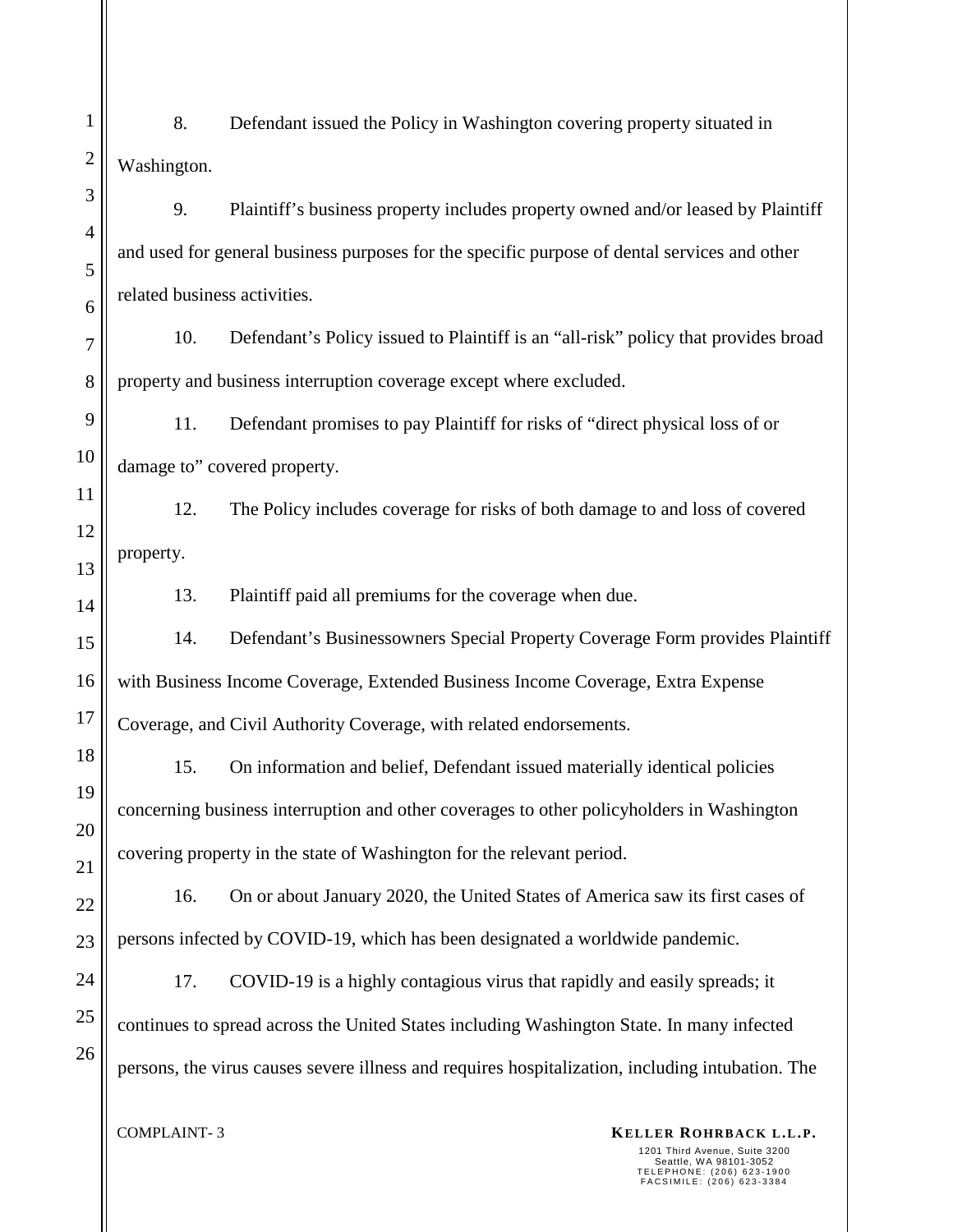virus has killed over 386,000 people in the United States to date. Persons who survive the virus have experienced ongoing cognitive and physical impacts from the virus, even after the virus is no longer actively detected in their bodies.

18. The virus is a physical substance that spreads person to person through respiratory droplets that reach another person and that are produced when an infected person breathes, talks, coughs or sneezes. It also spreads when virus respiratory droplets are exhaled and aerosolized, and deposited on a surface or object (e.g., furniture, dentistry instruments, tables, door knobs, chairs, touch screens) and those objects are then touched by another person who then touches their own mouth, nose or eyes. COVID-19 is caused by a novel (new) coronavirus that has not previously been seen in humans.<sup>1</sup>

19. COVID-19 remains stable and transmittable in aerosols for up to three hours and up to two or three days on surfaces. Persons infected with COVID-19 can be asymptomatic yet will still spread the virus. Guidance issued by the Centers for Disease Control and Prevention ("CDC") recommends avoiding indoor activities, adhering to strict sanitation protocols, and maintaining social distance of at least six feet from others in order to minimize the spread of  $COVID-19.<sup>2</sup>$ 

20. The CDC also recognizes that "dental settings have unique characteristics that warrant specific infection control considerations," and that the most critical dental services must

<sup>1</sup> *See, e.g*., *Coronavirus (COVID-19): Frequently Asked Questions*, CDC (updated Jan. 14, 2021), https://www.cdc.gov/coronavirus/2019-ncov/faq.html.

<sup>2</sup> *See Coronavirus (COVID-19): Personal and Social Activities*, CDC (updated Jan. 6, 2021), https://www.cdc.gov/coronavirus/2019-ncov/daily-life-coping/personal-social-activities.html.

**KELLER ROHRBACK L.L.P. KELLER ROHRBACK L.L.P.**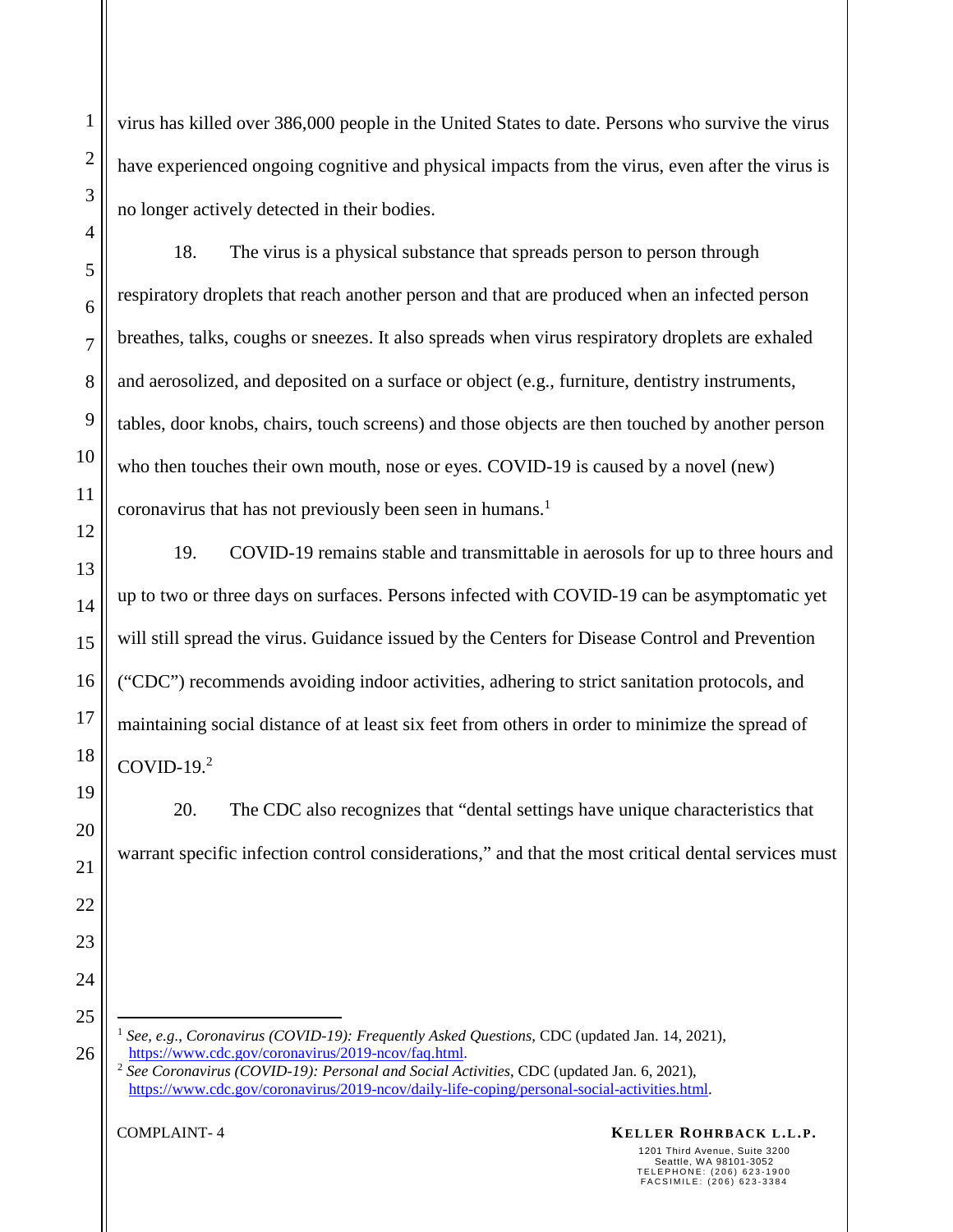1

2

be prioritized in a way that minimizes harm to patients from delaying care while minimizing harm to personnel and patients from potential exposure to COVID-19 infection.<sup>3</sup>

21. The CDC reports that people can become infected with the COVID-19 virus through airborne transmission, especially in enclosed spaces with inadequate ventilation, and thus, people more than six feet apart can become infected by tiny droplets and particles that float in the air for minutes and hours. The virus can spread this way and infect other persons even after the infected person has left the area.<sup>4</sup>

22. In March 2020, the American Dental Association ("ADA") recommended that dental providers close their offices for all but emergency care.<sup>5</sup> Upon expiration of that guideline in April 2020, the ADA recommended that dental providers keep their offices closed to all but urgent and emergency procedures.<sup>6</sup>

23. Public health data throughout the United States shows the rate of positive testing by state and county, the numbers of persons by state who have been diagnosed with COVID-19, the number of persons hospitalized due to COVID-19, the number of deaths from COVID-19, and other related statistics.<sup>7</sup>

## **KELLER ROHRBACK L.L.P. KELLER ROHRBACK L.L.P.**

<sup>3</sup> *Coronavirus (COVID-19): Guidance for Dental Settings*, CDC (updated Dec. 4, 2020), https://www.cdc.gov/coronavirus/2019-ncov/hcp/dental-settings.html.

<sup>4</sup> *See Coronavirus (COVID-19): How COVID-19 Spreads*, CDC (updated Oct. 28, 2020), https://www.cdc.gov/coronavirus/2019-ncov/prevent-getting-sick/how-covid-spreads.html; *see also* Lena H. Sun & Ben Guarino, *CDC Says Airborne Transmission Plays a Role in Coronavirus Spread in a Long-Awaited* 

*Update After a Website Error Last Month*, Wash. Post (Oct. 5, 2020), https://www.washingtonpost.com/health/ 2020/10/05/cdc-coronavirus-airborne-transmission/.

<sup>5</sup> *ADA Calls Upon Dentists to Postpone Elective Procedures*, ADA (Mar. 16, 2020), https://www.ada.org/en/pressroom/news-releases/2020-archives/march/ada-calls-upon-dentists-to-postpone-elective-procedures.

<sup>6</sup> *ADA Urges Dentists to Heed April 30 Interim Postponement Recommendation, Maintain Focus on Urgent and Emergency Dental Care Only*, ADA (Apr. 1, 2020), https://www.ada.org/en/press-room/news-releases/2020 archives/april/summary-of-ada-guidance-during-the-covid-19-crisis.

<sup>7</sup> *See, e.g*., *Coronavirus in the U.S.: Latest Map and Case Count*, N.Y. Times (updated Jan. 15, 2021), https://www.nytimes.com/interactive/2020/us/coronavirus-us-cases.html?action=click&module=Top%20 Stories&pgtype=Homepage (reflecting COVID-19 statistics, on a state-by-state, county-by-county, and aggregated basis since March 2020).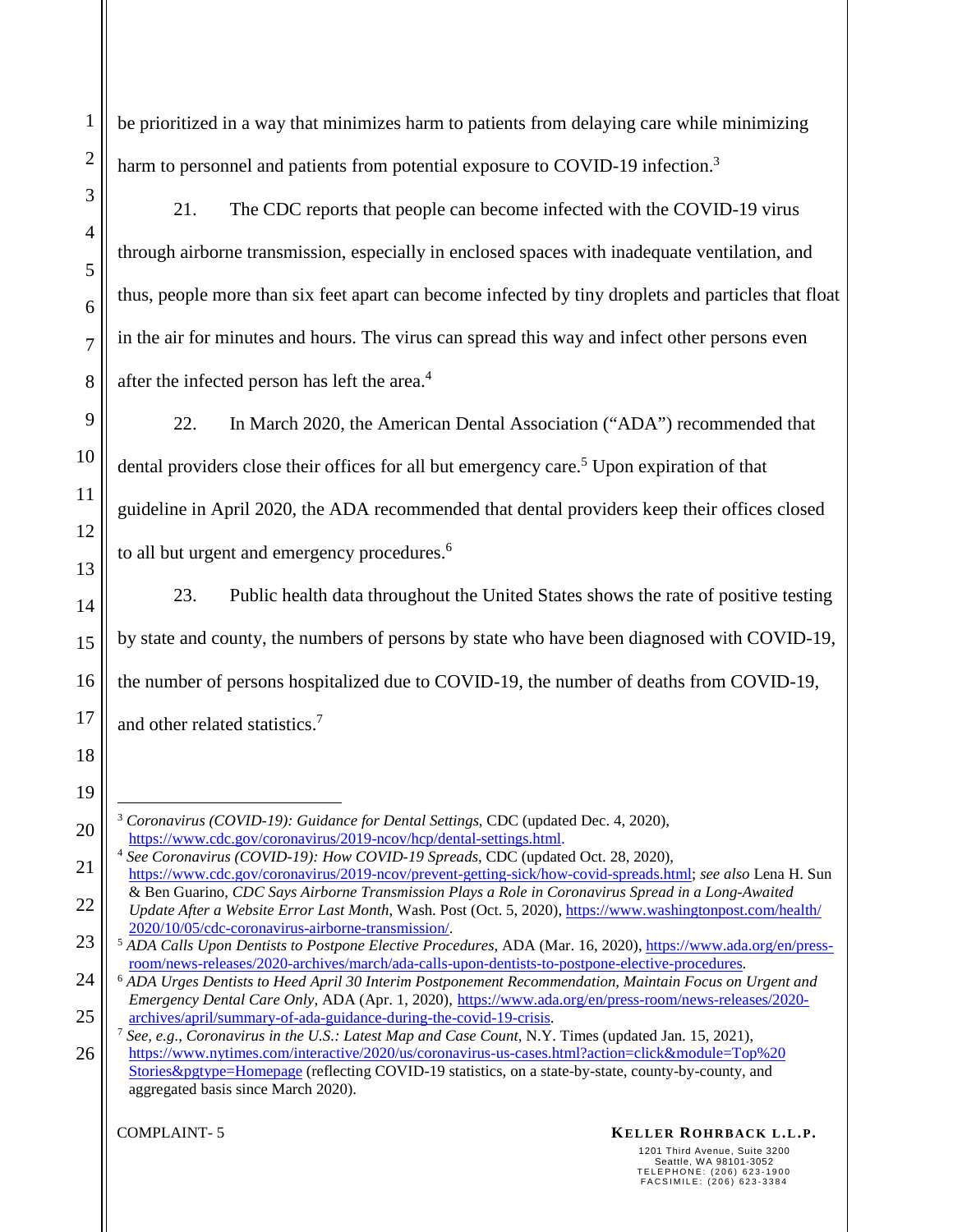24. On March 11, 2020, Thurston County noted the first person in the County who had been infected with the coronavirus.<sup>8</sup>

25. As of January 14, 2021, at least 288,127 persons in Washington State have tested positive for COVID-19, 16,074 have been hospitalized, and 3,949 have died due to the COVID- $19 \text{ virus}$ <sup>9</sup>

26. As of January 14, 2021, over 5,500 persons in Thurston County have tested positive for COVID-19, 325 have been hospitalized, and 59 have died due to the COVID-19 virus.<sup>10</sup>

27. The presence of any COVID-19 aerosolized or suspended droplets or particles in the air or otherwise circulating in an indoor environment renders that physical space, or physical property, unsafe and unusable.

28. The presence of any COVID-19 aerosolized or suspended droplets or particles in the air or otherwise circulating in an indoor environment causes direct physical damage to property and direct physical loss of property.

29. The presence of any COVID-19 droplets or particles on physical surfaces renders items of physical property unsafe and unusable.

30. The presence of any COVID-19 droplets or particles on physical surfaces causes direct physical damage to property and direct physical loss of property.

25 26 <sup>8</sup> *Public Health Confirms Case of COVID-19 in Thurston County*, Thurston County (Mar. 11, 2020), https://www.thurstoncountywa.gov/tchome/pages/newsreleasedetail.aspx?List-ID=2044. <sup>9</sup> *See* supra note 7.

1

2

3

4

5

6

7

8

9

10

11

12

13

14

15

16

17

18

19

20

21

22

23

24

**KELLER ROHRBACK L.L.P. KELLER ROHRBACK L.L.P.** 1201 Third Avenue, Suite 3200 Seattle, WA 98101-3052<br>TELEPHONE: (206) 623-1900<br>FACSIMILE: (206) 623-3384

<sup>&</sup>lt;sup>10</sup> *Thurston County COVID-19 Dashboard*, Thurston County (Jan. 14, 2021), https://www.thurstoncountywa.gov/ phss/Coronavirus/Pages/covid-19-dashboard.aspx.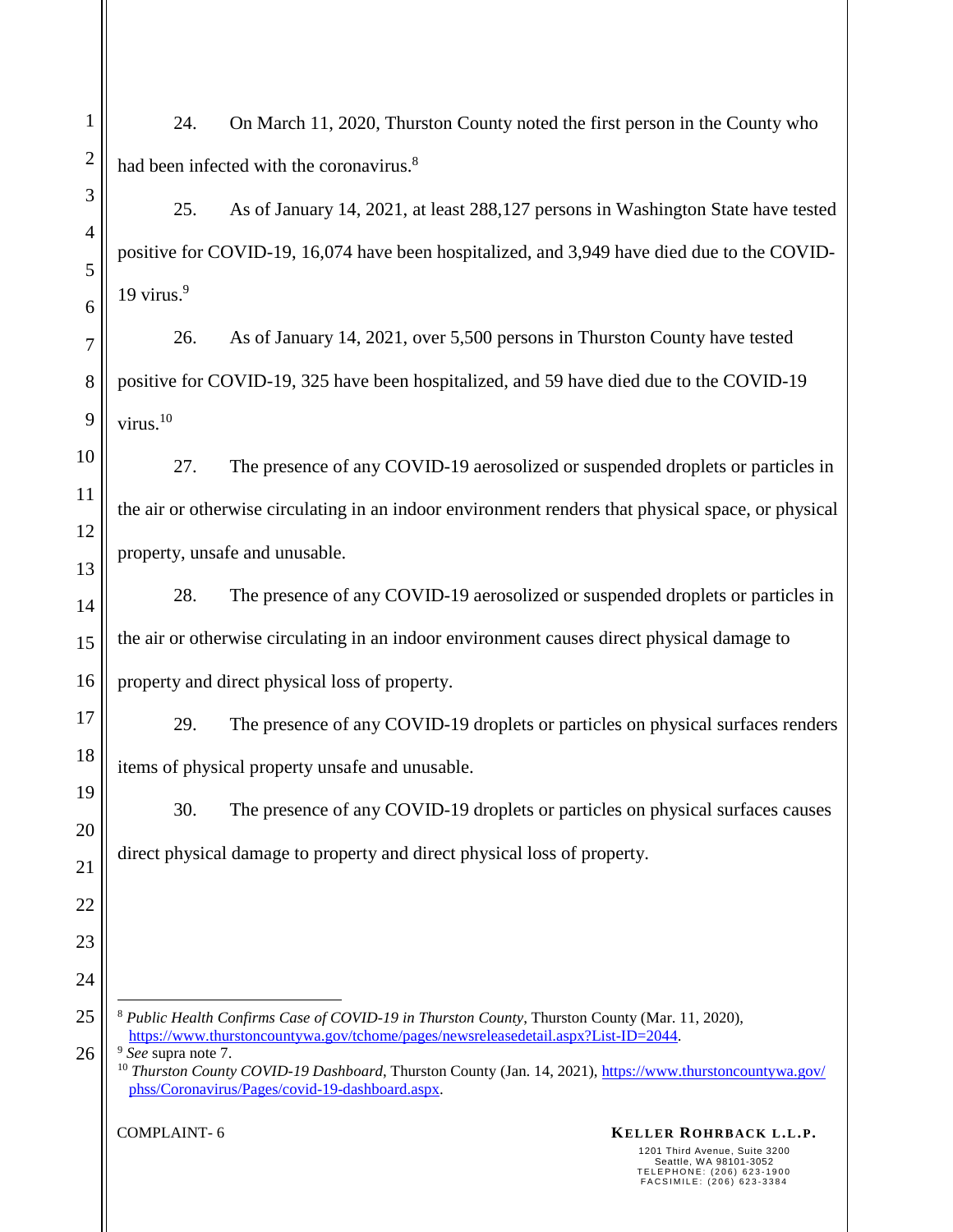| 1              | 31.<br>The presence of people infected with or carrying COVID-19 particles at premises                                                                                                                                                                                                                                                                                                                                                                                                                                                           |  |  |  |
|----------------|--------------------------------------------------------------------------------------------------------------------------------------------------------------------------------------------------------------------------------------------------------------------------------------------------------------------------------------------------------------------------------------------------------------------------------------------------------------------------------------------------------------------------------------------------|--|--|--|
| $\overline{2}$ | renders the premises, including property located at that premises, unsafe and unusable, resulting                                                                                                                                                                                                                                                                                                                                                                                                                                                |  |  |  |
| 3              | in direct physical damage and direct physical loss to the premises and property.                                                                                                                                                                                                                                                                                                                                                                                                                                                                 |  |  |  |
| 4<br>5         | 32.<br>Loss of functionality of property that has not been physically altered constitutes                                                                                                                                                                                                                                                                                                                                                                                                                                                        |  |  |  |
| 6              | direct physical loss of property and/or direct physical damage to property.                                                                                                                                                                                                                                                                                                                                                                                                                                                                      |  |  |  |
| 7              | 33.<br>On February 29, 2020, Washington Governor Jay Inslee issued Proclamation 20-                                                                                                                                                                                                                                                                                                                                                                                                                                                              |  |  |  |
| 8              | 5, declaring a State of Emergency for all counties in the state of Washington as the result of                                                                                                                                                                                                                                                                                                                                                                                                                                                   |  |  |  |
| 9              | COVID-19.                                                                                                                                                                                                                                                                                                                                                                                                                                                                                                                                        |  |  |  |
| 10             | 34.<br>Thereafter, Governor Inslee issued a series of certain proclamations and orders                                                                                                                                                                                                                                                                                                                                                                                                                                                           |  |  |  |
| 11             | affecting many persons and businesses in Washington, whether infected with COVID-19 or not,                                                                                                                                                                                                                                                                                                                                                                                                                                                      |  |  |  |
| 12             | requiring certain public health precautions.                                                                                                                                                                                                                                                                                                                                                                                                                                                                                                     |  |  |  |
| 13             |                                                                                                                                                                                                                                                                                                                                                                                                                                                                                                                                                  |  |  |  |
| 14             | 35.<br>On March 19, 2020, Governor Inslee issued Proclamation 20-24, "Restrictions on                                                                                                                                                                                                                                                                                                                                                                                                                                                            |  |  |  |
| 15             | Non Urgent Medical Procedures." The proclamation provides, in part:                                                                                                                                                                                                                                                                                                                                                                                                                                                                              |  |  |  |
| 16             | WHEREAS, the health care personal protective equipment supply chain in Washington                                                                                                                                                                                                                                                                                                                                                                                                                                                                |  |  |  |
| 17             | State has been severely disrupted by the significant increased use of such equipment<br>worldwide, such that there are now critical shortages of this equipment for health care<br>workers. To curtail the spread of the COVID-19 pandemic in Washington State and to<br>protect our health care workers as they provide health care services, it is necessary to<br>immediately prohibit all hospitals, ambulatory surgery centers, and dental, orthodontic,<br>and endodontic offices in Washington State from providing health care services, |  |  |  |
| 18             |                                                                                                                                                                                                                                                                                                                                                                                                                                                                                                                                                  |  |  |  |
| 19             |                                                                                                                                                                                                                                                                                                                                                                                                                                                                                                                                                  |  |  |  |
| 20             | procedures and surgeries that require personal protective equipment, which if delayed,<br>are not anticipated to cause harm to the patient within the next three months[.] <sup>11</sup>                                                                                                                                                                                                                                                                                                                                                         |  |  |  |
| 21             | 36.<br>Proclamation 20-24 provides that one of the reasons it was issued was that "the                                                                                                                                                                                                                                                                                                                                                                                                                                                           |  |  |  |
| 22<br>23       | worldwide COVID-19 pandemic and its progression throughout Washington State continues to                                                                                                                                                                                                                                                                                                                                                                                                                                                         |  |  |  |
| 24             |                                                                                                                                                                                                                                                                                                                                                                                                                                                                                                                                                  |  |  |  |
| 25             |                                                                                                                                                                                                                                                                                                                                                                                                                                                                                                                                                  |  |  |  |
| 26             | <sup>11</sup> Proclamation 20-24 of Washington Gov. Jay Inslee, Restrictions on Non Urgent Medical Procedures at 1 (Mar.<br>19, 2020), https://www.governor.wa.gov/sites/default/files/proclamations/20-24%20COVID-19%20non-<br>urgent%20medical%20procedures%20%28tmp%29.pdf.                                                                                                                                                                                                                                                                   |  |  |  |
|                | <b>COMPLAINT-7</b><br>KELLER ROHRBACK L.L.P.                                                                                                                                                                                                                                                                                                                                                                                                                                                                                                     |  |  |  |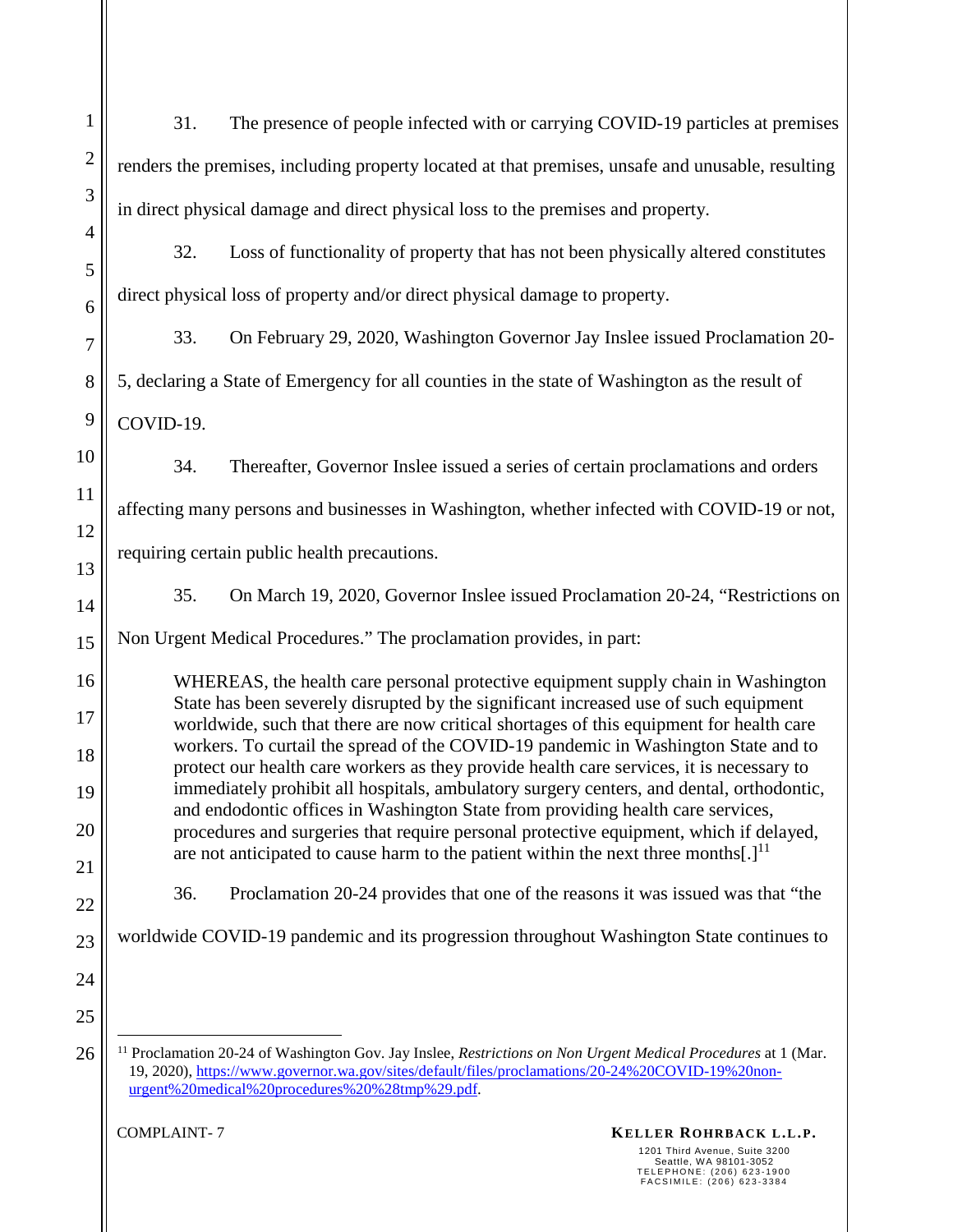1

threaten the life and health of our people as well as the economy of Washington State, and remains a public disaster affecting life, health, property or the public peace."<sup>12</sup>

37. On information and belief, Proclamation 20-24 refers to property damage throughout Washington State, including in Thurston County where Plaintiff's business is located.

38. By order of Governor Inslee, dentists including Plaintiff were prohibited from providing services but for urgent and emergency procedures.

39. On March 23, 2020, Mr. John Weisman, Secretary of Washington State's Department of Health, issued a list of directives and orders regarding healthcare matters and mandated that all healthcare practitioners, including dental, cease all elective and non-urgent medical procedures and appointments as of the close of business on March 24, 2020, and throughout the duration of the catastrophic health emergency.

40. On March 25, 2020, the Washington State Dental Association recommended that all dental practices follow the mandates and orders of the Washington State's Department of Health and postpone all non-emergency or non-urgent dental procedures throughout the duration of the catastrophic health emergency.

41. On March 23, 2020, Governor Inslee issued Proclamation 20-25, "Stay Home – Stay Healthy." The proclamation, which amends prior proclamations, requires that "[a]ll people in Washington State [] immediately cease leaving their home or place of residence except: (1) to conduct or participate in essential activities, and/or (2) for employment in essential business

<sup>12</sup> *Id.*

**KELLER ROHRBACK L.L.P. KELLER ROHRBACK L.L.P.**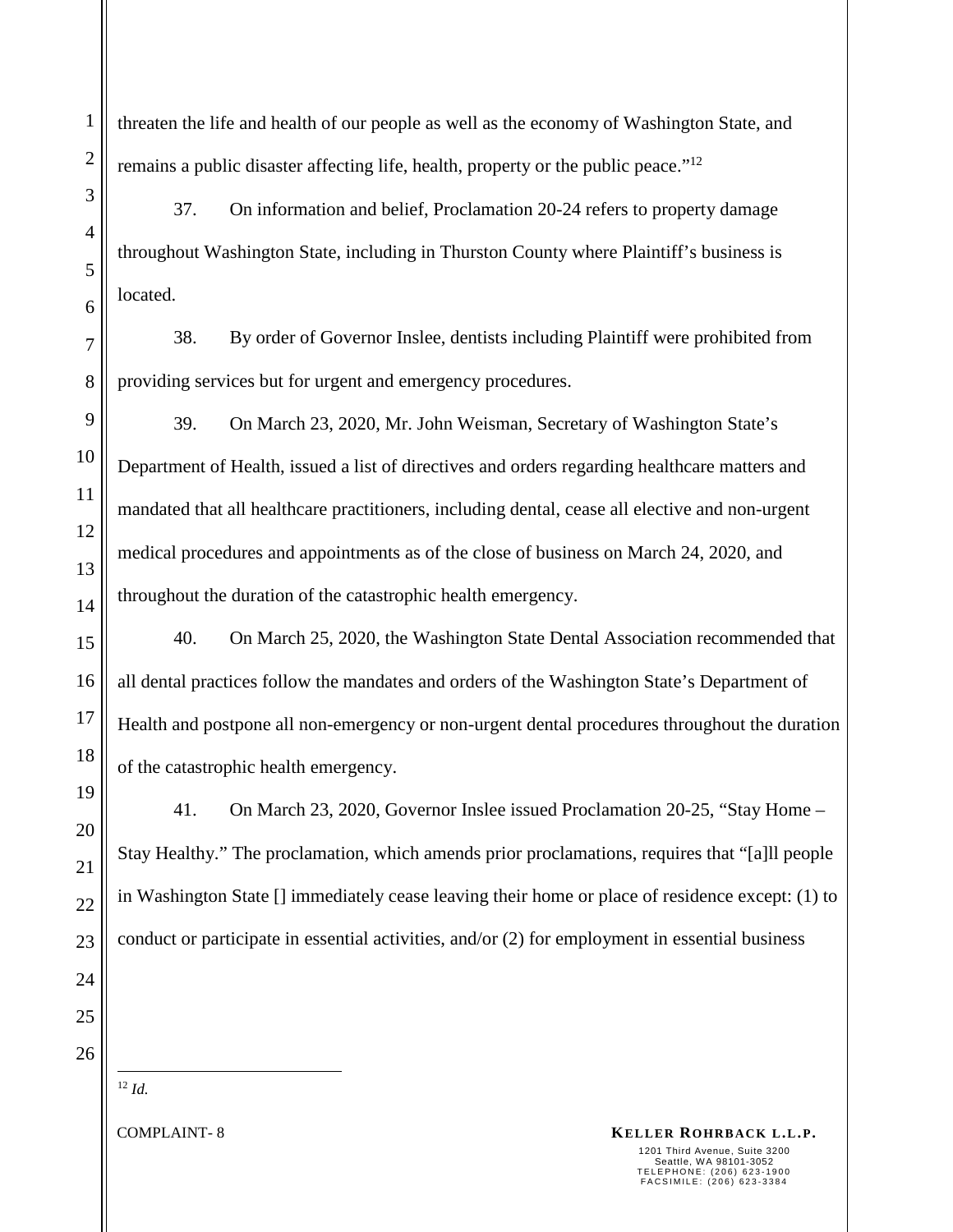1 2 3 4 5 6 7 8 9 10 11 12 13 14 15 16 17 18 19 20 21 22 23 24 25 26 services."<sup>13</sup> The proclamation prohibits "all non-essential businesses in Washington State from conducting business, within the limitations provided herein."<sup>14</sup> 42. Governor Inslee's proclamations and orders related to COVID-19 have been extended and modified from time to time. 43. Loss caused by COVID-19 and/or Governor Inslee's orders and proclamations rendered Plaintiff's property unusable for its intended and insured purpose. 44. Plaintiff's property has sustained direct physical loss and/or damages related to COVID-19 and/or the proclamations and orders. 45. Plaintiff's property will continue to sustain direct physical loss or damage covered by the Truck policy or policies, including but not limited to business interruption, extra expense, extended business interruption, interruption by civil authority, and other expenses. 46. Plaintiff has been unable to use its physical property for its intended business purposes. 47. As a result of the above, Plaintiff has experienced and will experience loss covered by the Truck policy or policies. 48. Plaintiff complied with all requirements in the Truck policy or policies. 49. No COVID-19 virus has been detected on Plaintiff's business premises. 50. On or about March 23, 2020, Plaintiff submitted its claim to Truck for its loss. 51. Without meaningful investigation, Truck denied Plaintiff's claim by form letter dated March 26, 2020. <sup>13</sup> Proclamation 20-25 of Washington Gov. Jay Inslee, *Stay Home – Stay Healthy* at 3 (Mar. 23, 2020), https://www.governor.wa.gov/sites/default/files/proclamations/20-25%20Coronovirus%20Stay%20Safe-Stay%20Healthy%20%28tmp%29%20%28002%29.pdf.  $\overline{14}$  *Id.* at 2.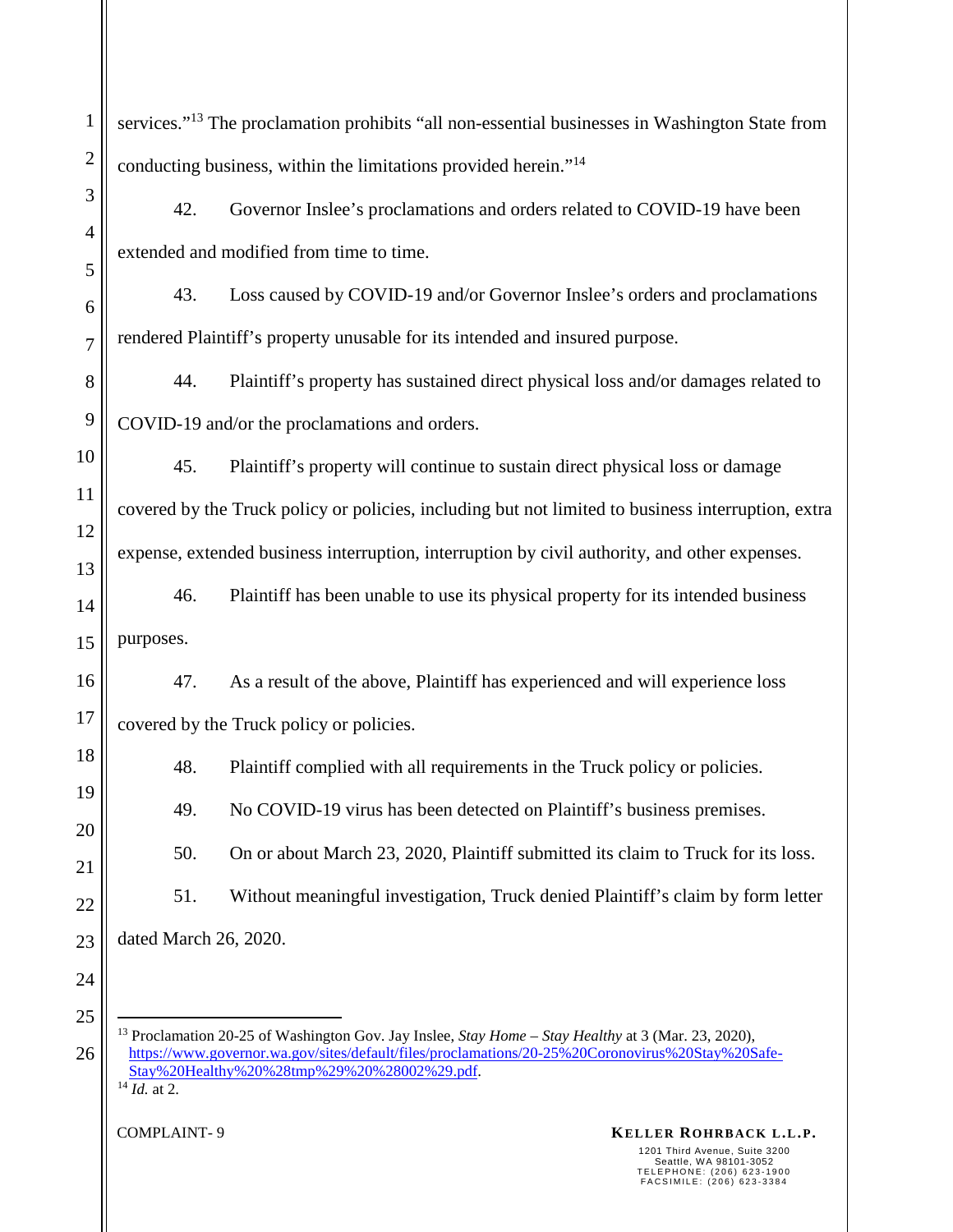1 2 3 4 5 6 7 8 9 10 11 12 13 14 15 16 17 18 19 20 21 22 23 24 25 26 52. On information and belief, Truck has issued substantively identical denial letters to other Class Members in Washington for losses stemming from the proclamations and orders of Governor Inslee. 53. On information and belief, Truck intends to deny or has denied coverage for other similarly situated members of the proposed classes. **V. CLASS ACTION ALLEGATIONS**  54. This matter is brought by Plaintiff on behalf of itself and those similarly situated, under Washington Civil Rules  $23(b)(1)$ ,  $23(b)(2)$ , and  $23(b)(3)$ . 55. The Class Members that Plaintiff seeks to represent are defined as: A. *Business Income Breach of Contract Class:* Named insureds in the state of Washington issued a Truck policy with Business Income Coverage covering property situated in the state of Washington who suffered a suspension of their business at the covered premises related to COVID-19 and/or orders issued by Governor Inslee, and/or other civil authorities and whose Business Income Coverage claim was denied by Truck. B. *Business Income Declaratory Relief Class:* Named insureds in the state of Washington issued a Truck policy with Business Income Coverage covering property situated in the state of Washington who suffered a suspension of their business at the covered premises related to COVID-19 and/or orders issued by Governor Inslee, and/or other civil authorities. C. *Extended Business Income Breach of Contract Class:* Named insureds in the state of Washington issued a Truck policy with Extended Business Income Coverage covering property situated in the state of Washington who suffered a suspension of their business at the covered premises related to COVID-19 and/or orders

**KELLER ROHRBACK L.L.P. KELLER ROHRBACK L.L.P.**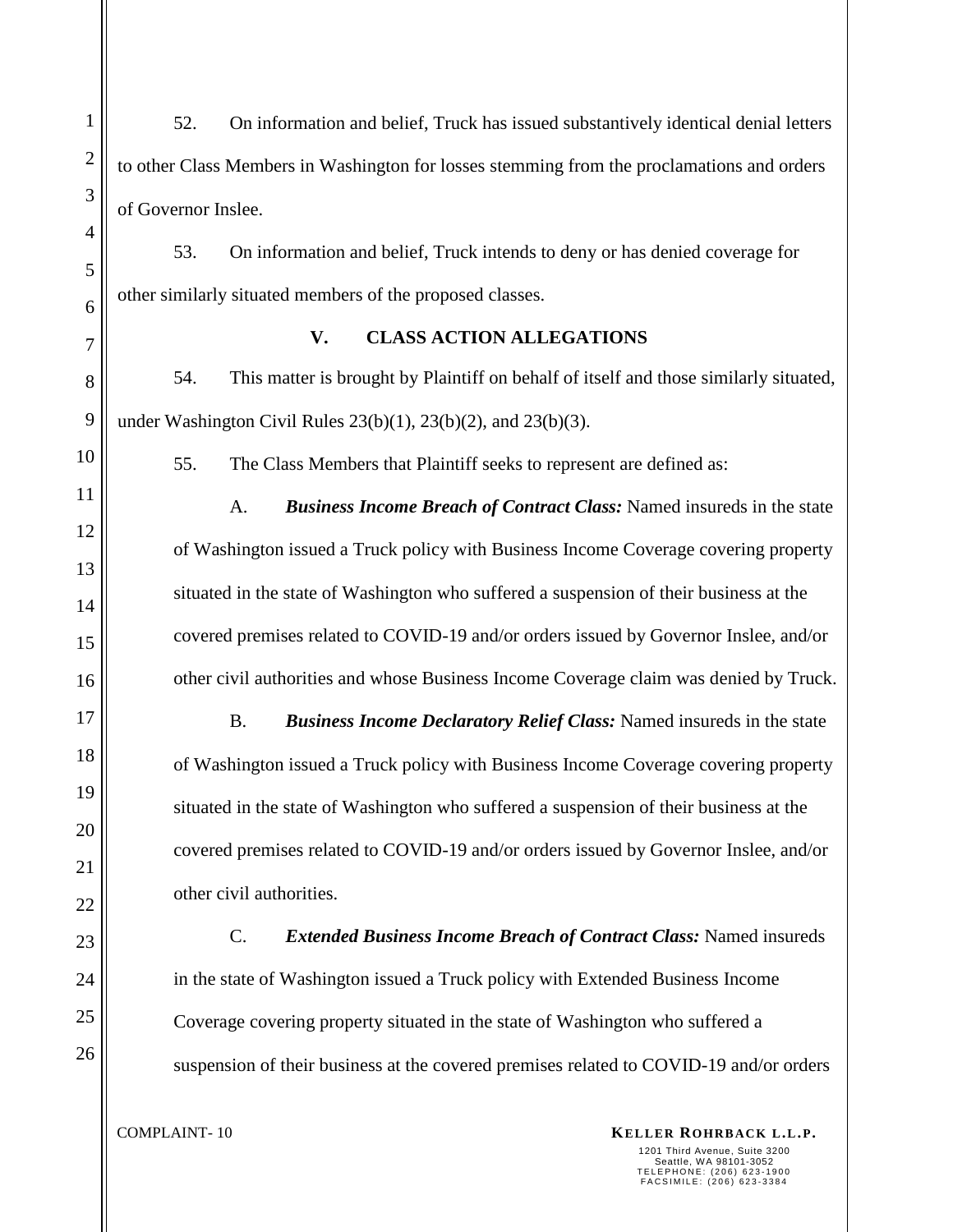issued by Governor Inslee, and/or other civil authorities and whose Extended Business Income Coverage claim was denied by Truck.

D. *Extended Business Income Declaratory Relief Class:* Named insureds in the state of Washington issued a Truck policy with Extended Business Income Coverage covering property situated in the state of Washington who suffered a suspension of their business at the covered premises related to COVID-19 and/or orders issued by Governor Inslee, and/or other civil authorities.

E. *Extra Expense Breach of Contract Class:* Named insureds in the state of Washington issued a Truck policy with Extra Expense Coverage covering property situated in the state of Washington who incurred expenses while seeking to minimize losses from the suspension of business at the covered premises in connection with COVID-19 and/or orders issued by Governor Inslee, and/or other civil authorities and whose Extra Expense Coverage claim was denied by Truck.

F. *Extra Expense Declaratory Relief Class:* Named insureds in the state of Washington issued a Truck policy with Extra Expense Coverage covering property situated in the state of Washington who incurred expenses while seeking to minimize losses from the suspension of their business at the covered premises in connection with COVID-19 and/or orders issued by Governor Inslee, and/or other civil authorities.

G. *Civil Authority Breach of Contract Class:* Named insureds in the state of Washington issued a Truck policy with Civil Authority Coverage covering property situated in the state of Washington who suffered a loss of business income and/or extra expense related to the impact of COVID-19 and/or orders issued by Governor Inslee,

**KELLER ROHRBACK L.L.P. KELLER ROHRBACK L.L.P.**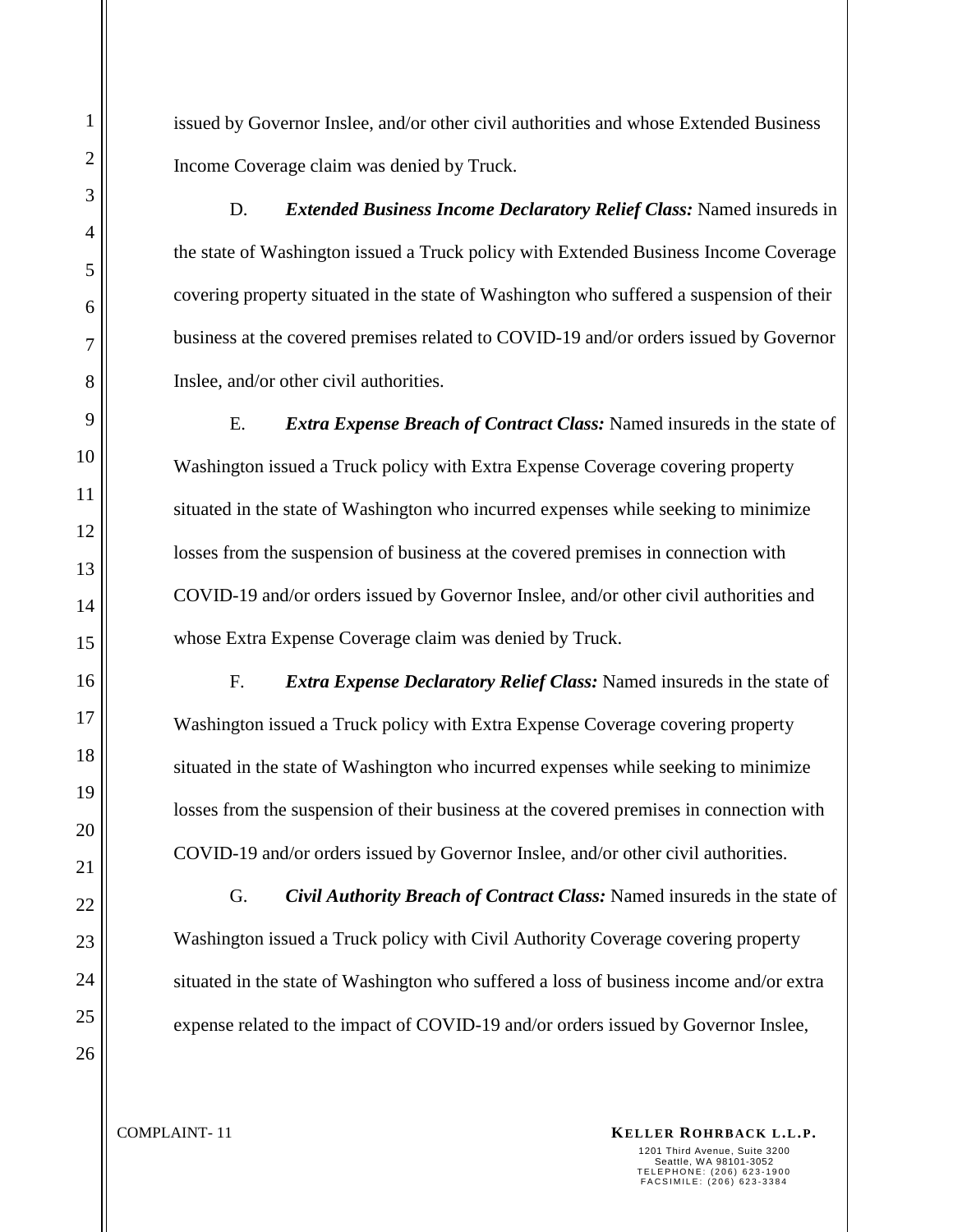and/or other civil authorities and whose Civil Authority Coverage claim was denied by Truck.

H. *Civil Authority Declaratory Relief Class:* Named insureds in the state of Washington issued a Truck policy with Civil Authority Coverage covering property situated in the state of Washington who suffered a loss of business income and/or extra expense related to the impact of COVID-19 and/or orders issued by Governor Inslee, and/or other civil authorities.

56. Excluded from the Classes are Defendant's officers, directors, and employees; the judicial officers and associated court staff assigned to this case; and the immediate family members of such officers and staff.

57. Plaintiff reserves the right to amend the above-described Classes definition based on information obtained in discovery including Defendant's internal records presently unavailable to Plaintiff.

58. This action may properly be maintained on behalf of each proposed Class under the criteria of CR 23.

59. **Numerosity**: The Class Members are so numerous that joinder of all members would be impractical. Plaintiff is informed and believes that the proposed Classes, named insureds in the state of Washington issued policies by Truck covering property situated in the state of Washington, contains hundreds of members. The precise number of class members can be ascertained through discovery, which will include Defendant's records of policyholders.

60. **Commonality and Predominance**: Common questions of law and fact predominate over any questions affecting only individual Class Members. Common questions include, but are not limited to, the following:

**KELLER ROHRBACK L.L.P. KELLER ROHRBACK L.L.P.**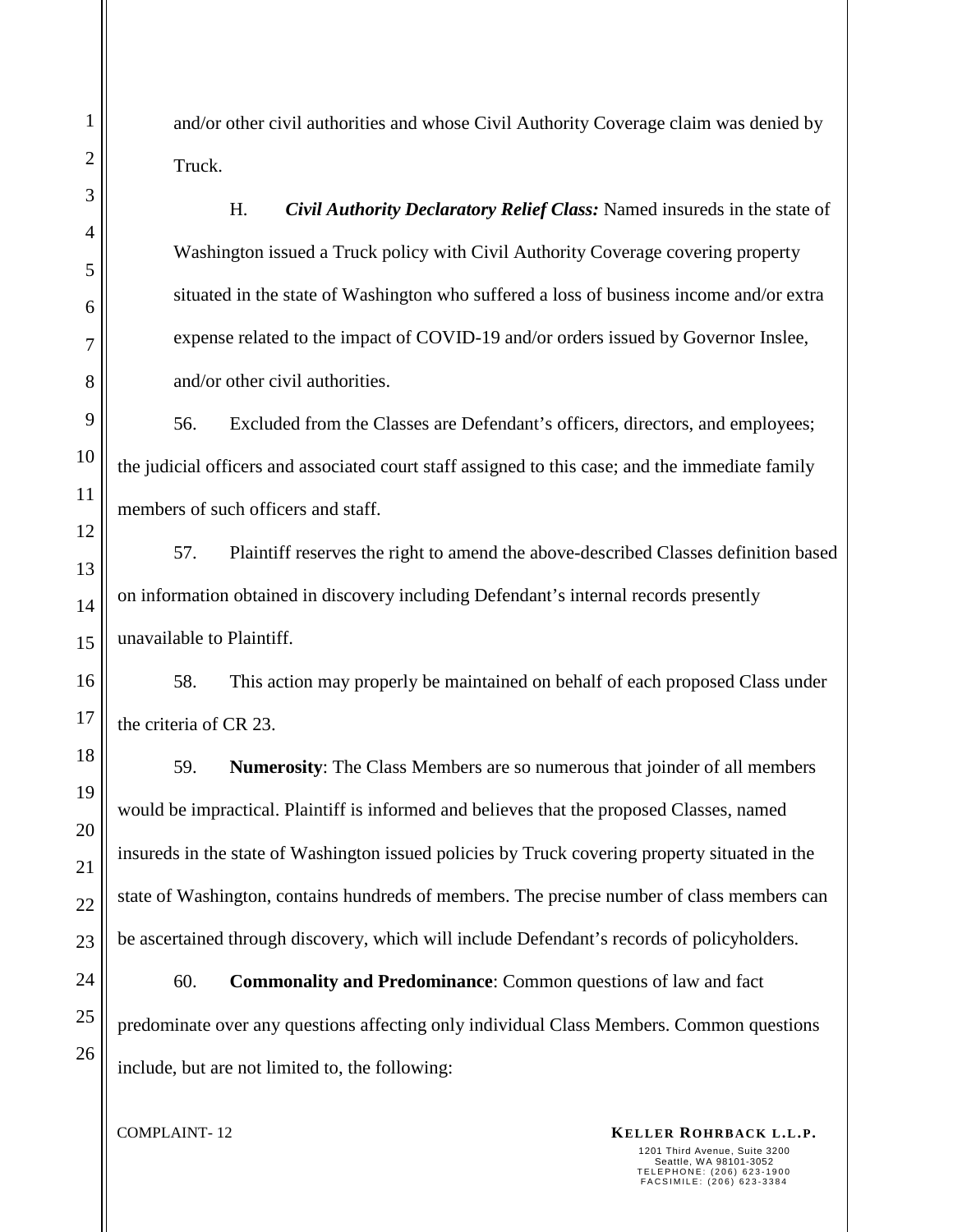B. Whether Truck acted in a manner common to the Classes and wrongfully denied claims for coverage relating to COVID-19 and/or orders issued by Governor Inslee, other Governors, and/or other civil authorities;

C. Whether Business Income Coverage in Truck's policies of insurance applies to a suspension of business relating to COVID-19 and/or orders issued by Governor Inslee, other Governors, and/or other civil authorities;

D. Whether Extra Expense Coverage in Truck's policies of insurance applies to efforts to minimize a loss relating to COVID-19 and/or orders issued by Governor Inslee, other Governors, and/or other civil authorities;

E. Whether Civil Authority Coverage in Truck's policies of insurance applies to a suspension of business relating to COVID-19 and/or orders issued by Governor Inslee, other Governors, and/or civil authorities;

F. Whether Truck has breached its contracts of insurance through a blanket denial of all claims based on business interruption, income loss or closures related to COVID-19 and/or orders issued by Governor Inslee, other Governors, and/or other civil authorities;

G. Whether, because of Defendant's conduct, Plaintiff and the Class Members have suffered damages; and if so, the appropriate amount thereof; and

**KELLER ROHRBACK L.L.P. KELLER ROHRBACK L.L.P.** 1201 Third Avenue, Suite 3200 Seattle, WA 98101-3052<br>TELEPHONE: (206) 623-1900<br>FACSIMILE: (206) 623-3384

1

2

3

4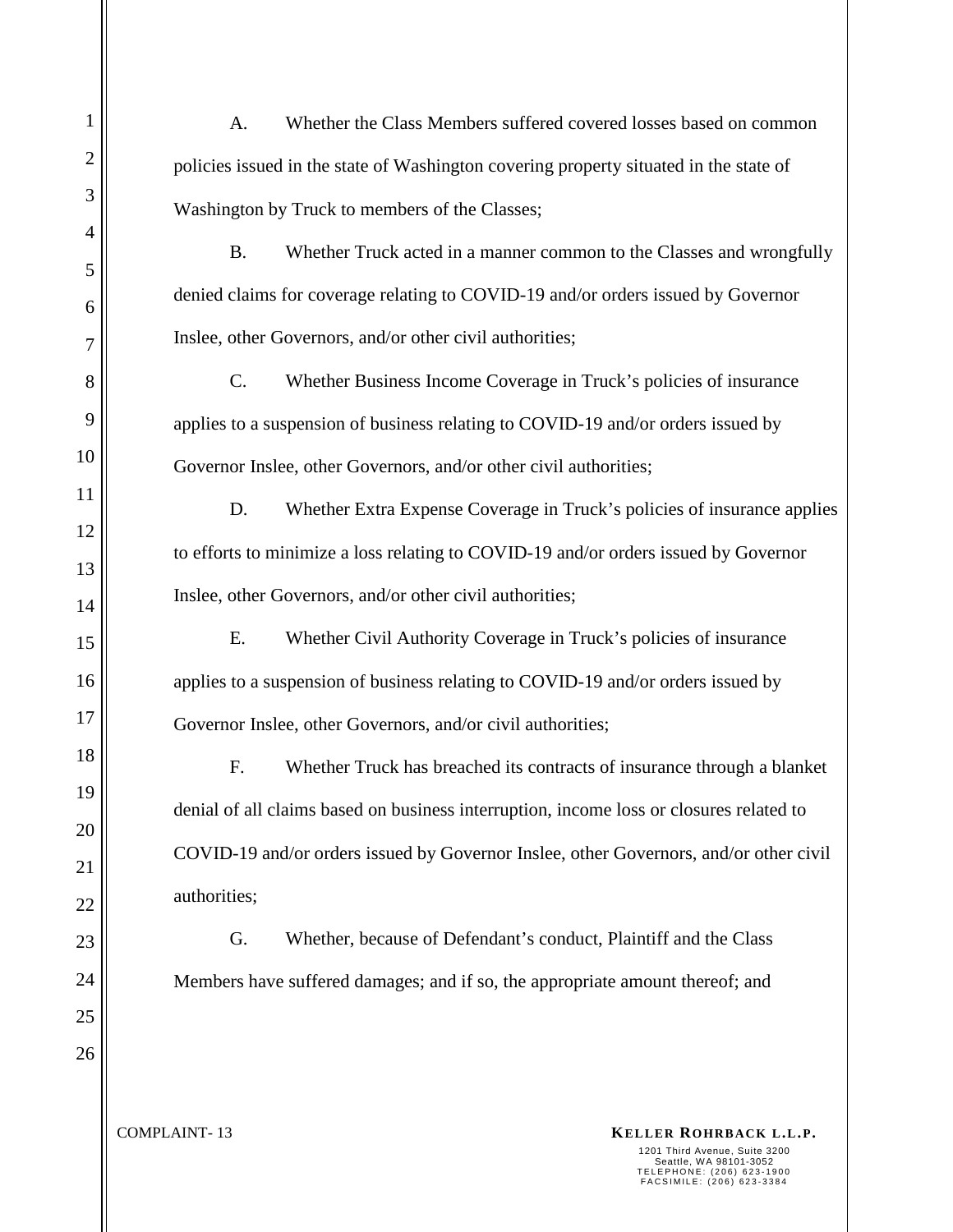H. Whether, because of Defendant's conduct, Plaintiff and the Class Members are entitled to equitable and declaratory relief, and if so, the nature of such relief.

61. **Typicality**: Plaintiff's claims are typical of the claims of the members of the classes. Plaintiff and all Class Members of the classes have been injured by the same wrongful practices of Truck, which issued policies to named insureds in the state of Washington covering property situated in the state of Washington. Plaintiff's claims arise from the same practices and course of conduct that give rise to the claims of the Class Members and are based on the same legal theories.

62. **Adequacy**: Plaintiff will fully and adequately assert and protect the interests of the classes and has retained class counsel who are experienced and qualified in prosecuting class actions. Neither Plaintiff nor its attorneys have any interests contrary to or in conflict with the Classes.

63. **CR 23(b)(1), the Risk of Inconsistent or Varying Adjudications and Impairment to Other Class Members' Interests**: Plaintiff seeks adjudication as to the interpretation, and resultant scope, of Defendant's policies, which are common to all members of the proposed classes. The prosecution of separate actions by individual members of the classes would risk inconsistent or varying interpretations of those policy terms and create inconsistent standards of conduct for Defendant.

64. **CR 23(b)(2), Declaratory and Injunctive Relief**: Defendant acted or refused to act on grounds generally applicable to Plaintiff and other members of the proposed classes making injunctive relief and declaratory relief appropriate on a classwide basis.

**KELLER ROHRBACK L.L.P. KELLER ROHRBACK L.L.P.**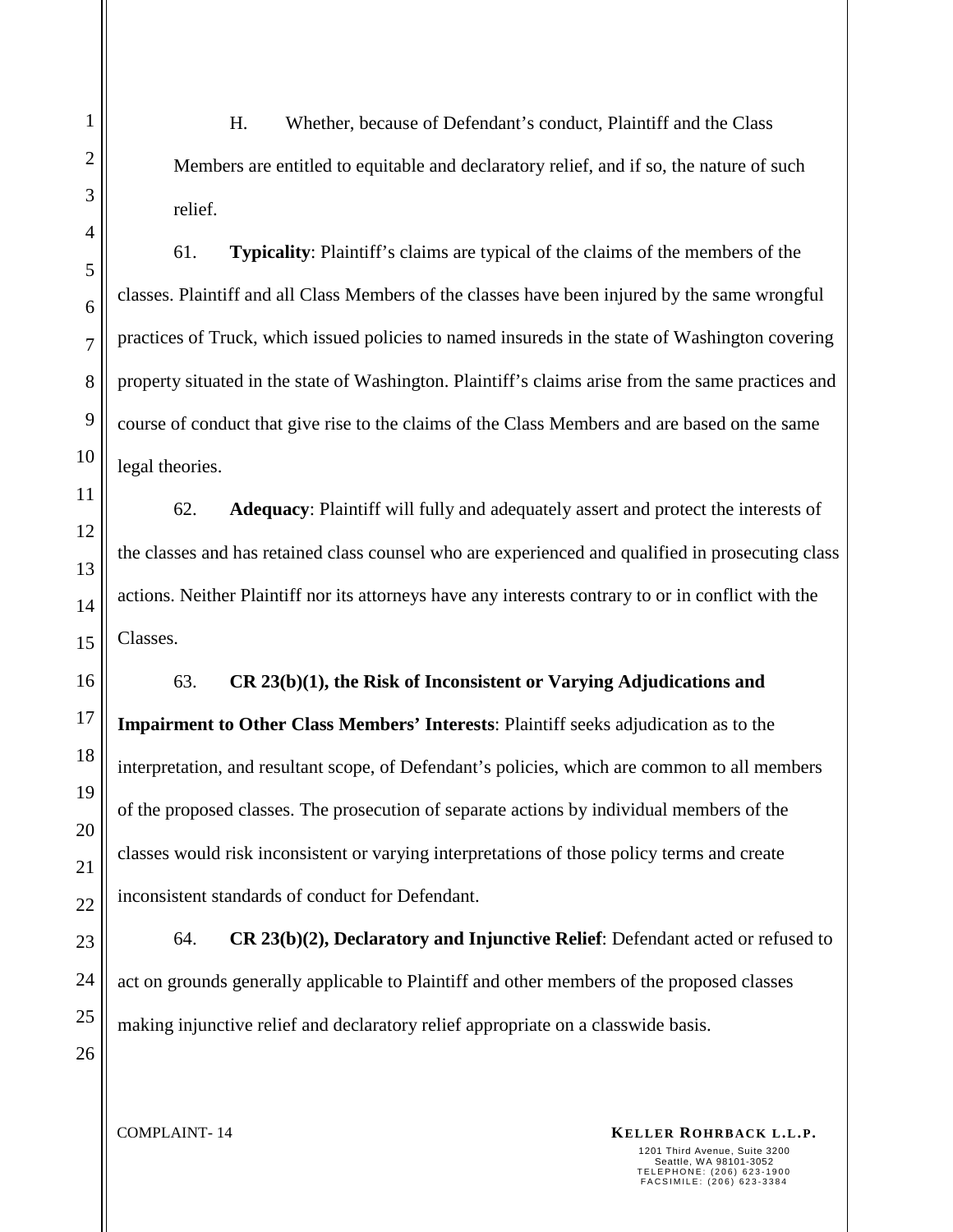| $\mathbf{1}$   | 65.<br>$CR$ 23(b)(3), Superiority: A class action is superior to all other available                                                                                                                                         |  |  |  |
|----------------|------------------------------------------------------------------------------------------------------------------------------------------------------------------------------------------------------------------------------|--|--|--|
| $\overline{2}$ | methods of the fair and efficient adjudication of this lawsuit. While the aggregate damages                                                                                                                                  |  |  |  |
| 3              | sustained by the classes are likely to be in the millions of dollars, the individual damages                                                                                                                                 |  |  |  |
| $\overline{4}$ | incurred by each class member may be too small to warrant the expense of individual suits.                                                                                                                                   |  |  |  |
| 5<br>6         | Individual litigation creates a risk of inconsistent and/or contradictory decisions and the court                                                                                                                            |  |  |  |
| $\overline{7}$ | system would be unduly burdened by individual litigation of such cases. A class action would                                                                                                                                 |  |  |  |
| 8              | result in a unified adjudication, with the benefits of economies of scale and supervision by a                                                                                                                               |  |  |  |
| 9              | single court.                                                                                                                                                                                                                |  |  |  |
| 10             | VI.<br><b>CAUSES OF ACTION</b>                                                                                                                                                                                               |  |  |  |
| 11             | <b>Count One-Declaratory Judgment</b>                                                                                                                                                                                        |  |  |  |
| 12             | (Brought on behalf of the Business Income Declaratory Relief Class, Extended<br><b>Business Income Declaratory Relief Class, Extra Expense Declaratory Relief Class, Civil</b><br><b>Authority Declaratory Relief Class)</b> |  |  |  |
| 13             |                                                                                                                                                                                                                              |  |  |  |
| 14<br>15       | Previous paragraphs alleged are incorporated herein.<br>66.                                                                                                                                                                  |  |  |  |
| 16             | 67.<br>This is a cause of action for declaratory judgment pursuant to the Uniform                                                                                                                                            |  |  |  |
| 17             | Declaratory Judgments Act, RCW 7.24.010 et seq.                                                                                                                                                                              |  |  |  |
| 18             | 68.<br>Plaintiff brings this cause of action on behalf of the Business Income Declaratory                                                                                                                                    |  |  |  |
| 19             | Relief Class, Extended Business Income Declaratory Relief Class, Extra Expense Declaratory                                                                                                                                   |  |  |  |
| 20             | Relief Class, and Civil Authority Declaratory Relief Class.                                                                                                                                                                  |  |  |  |
| 21             | Plaintiff seeks a declaratory judgment declaring that Plaintiff's and Class<br>69.                                                                                                                                           |  |  |  |
| 22<br>23       | Members' losses and expenses resulting from the interruption of their business are covered by                                                                                                                                |  |  |  |
| 24             | the Policy issued by Truck to named insureds in the state of Washington covering property                                                                                                                                    |  |  |  |
| 25             | situated in Washington.                                                                                                                                                                                                      |  |  |  |
| 26             |                                                                                                                                                                                                                              |  |  |  |
|                |                                                                                                                                                                                                                              |  |  |  |
|                | <b>COMPLAINT-15</b><br>KELLER ROHRBACK L.L.P.<br>1201 Third Avenue, Suite 3200<br>Seattle, WA 98101-3052<br>TELEPHONE: (206) 623-1900<br>FACSIMILE: (206) 623-3384                                                           |  |  |  |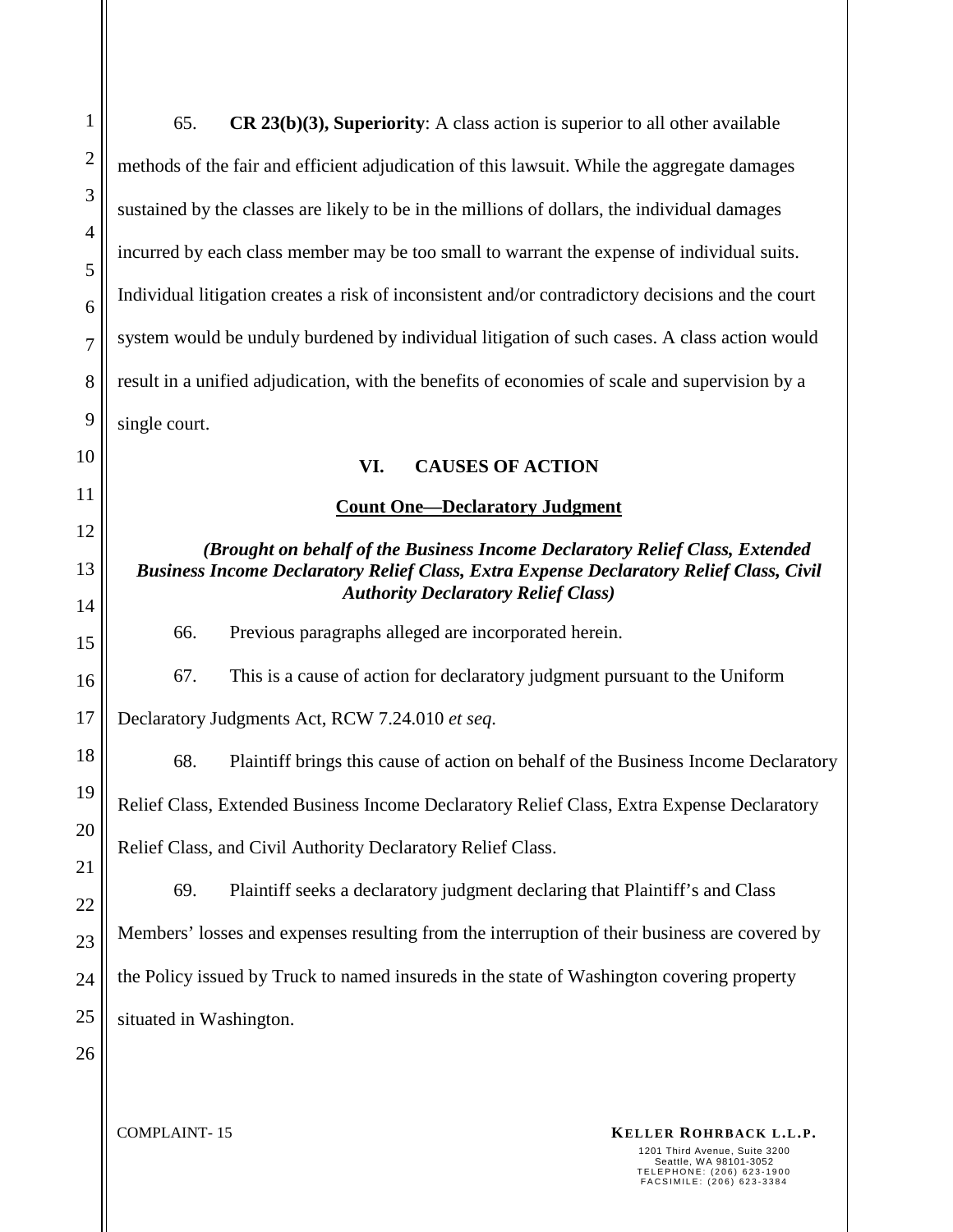| $\mathbf{1}$   | 70.                                                                                                                                   | Plaintiff seeks a declaratory judgment declaring that Truck is responsible for     |  |  |
|----------------|---------------------------------------------------------------------------------------------------------------------------------------|------------------------------------------------------------------------------------|--|--|
| $\overline{2}$ | timely and fully paying all such claims.                                                                                              |                                                                                    |  |  |
| 3              | <b>Count Two-Breach of Contract</b>                                                                                                   |                                                                                    |  |  |
| $\overline{4}$ |                                                                                                                                       | (Brought on behalf of the Business Income Breach of Contract Class, Extended       |  |  |
| 5<br>6         | Business Income Breach of Contract Class, Extra Expense Breach of Contract Class, Civil<br><b>Authority Breach of Contract Class)</b> |                                                                                    |  |  |
| 7              | 71.                                                                                                                                   | Previous paragraphs alleged are incorporated herein.                               |  |  |
| 8              | 72.                                                                                                                                   | Plaintiff brings this cause of action on behalf of the Business Income Breach of   |  |  |
| 9              | Contract Class, Extended Business Income Breach of Contract Class, Extra Expense Breach of                                            |                                                                                    |  |  |
| 10             | Contract Class, and Civil Authority Breach of Contract Class.                                                                         |                                                                                    |  |  |
| 11             | 73.                                                                                                                                   | The Policy by Truck is a contract under which Plaintiff and Class Members paid     |  |  |
| 12<br>13       | premiums to Truck in exchange for Truck's promise to pay Plaintiff and the class for all claims                                       |                                                                                    |  |  |
| 14             | covered by the Policy.                                                                                                                |                                                                                    |  |  |
| 15             | 74.                                                                                                                                   | Plaintiff has paid its insurance premiums.                                         |  |  |
| 16             | 75.                                                                                                                                   | Truck intends to deny or has denied Plaintiff coverage and has or will continue to |  |  |
| 17             | deny coverage for other similarly situated members of the proposed class.                                                             |                                                                                    |  |  |
| 18             | 76.                                                                                                                                   | Denying coverage for the claim is a breach of the insurance contract.              |  |  |
| 19             | 77.                                                                                                                                   | Plaintiff and the Class Members are harmed by the breach of the insurance          |  |  |
| 20             | contract by Truck.                                                                                                                    |                                                                                    |  |  |
| 21<br>22       | <b>REQUEST FOR RELIEF</b><br>VII.                                                                                                     |                                                                                    |  |  |
| 23             | 1.                                                                                                                                    | A declaratory judgment that the policy or policies cover Plaintiff's losses and    |  |  |
| 24             | expenses resulting from the interruption of Plaintiff's business related to COVID-19 and/or                                           |                                                                                    |  |  |
| 25             | orders issued by Governor Inslee, other Governors, and/or other authorities.                                                          |                                                                                    |  |  |
| 26             |                                                                                                                                       |                                                                                    |  |  |
|                |                                                                                                                                       |                                                                                    |  |  |

**KELLER ROHRBACK L.L.P. KELLER ROHRBACK L.L.P.** 

1201 Third Avenue, Suite 3200 Seattle, WA 98101-3052 T E L E P H O N E : ( 2 0 6 ) 6 2 3 - 1 9 0 0 F A C S I M I L E : ( 2 0 6 ) 6 2 3 - 3 3 8 4